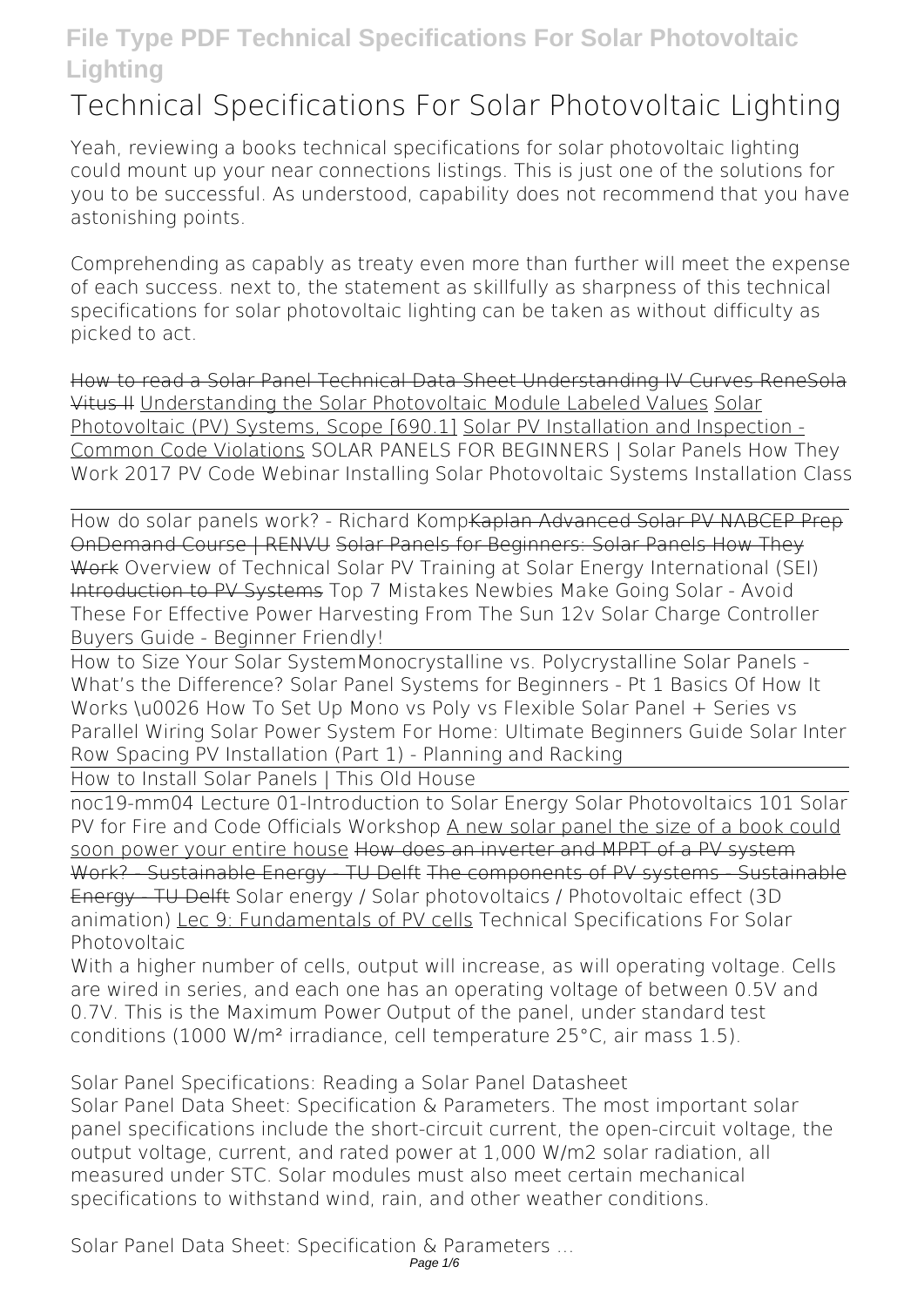TECHNICAL SPECIFICATIONS FOR SOLAR PV SYSTEM COMPONENTS CONTENTS

(DOC) TECHNICAL SPECIFICATIONS FOR SOLAR PV SYSTEM ...

AS-5M Amerisolar Amerisolar's photovoltaic modules are designed for large electrical power requirements. With a 25 year warranty, AS-5M... Solar Cell: High efficiency solar cells ensure high performance of solar module and create maximum power output. Low iron tempered glass: Anti-reflecting coating ...

Technical Data Sheets - Solar Energy - Solar PV Panels for ...

Photovoltaic (PV) cell is the technical term for solar cell, which is used to convert sunlight directly into electricity. Scientists coined the term photovoltaics to refer to this process of converting light (photons) to electricity (voltage). The process has come to be known as the PV effect. Scientists at Bell Telephone were the first to discover the PV effect in 1954 when they noticed that silicon, when exposed to sunlight, could produce an electric charge.

Photovoltaics - Technical Specifications and Applications

A solar cell is a silicon wafer that is usually 125mm x 125mm or 156mm x 156mm in size. A solar panel or solar module is commonly made up of 60, 72, or 96 solar cells wired together. The number of cells isn't something that's important to you, but the dimensions of the panel is.

Making sense of solar panel specifications

The specifications were developed with significant input from stakeholders including policymakers, code officials, solar installers, and successful RERH builders. The specifications are based on best management practices and balanced with practical issues of cost, benefits to homeowners, builder production process compatibility, and marketability.

Solar Photovoltaic: SPECIFICATION, CHECKLIST AND GUIDE

Photovoltaic systems generally consist of six individual components: the solar PV array, a charge controller, a battery bank, an inverter, a utility meter, and an electric grid. The correct installation of all of these components determines how efficient the solar panels are. However, a charge controller and battery bank are optional.

Solar Photovoltaic Systems in the UK (2020) | GreenMatch

A Grid Tied Solar Rooftop Photovoltaic (SPV) power plant consists of SPV array, Module Mounting Structure, Power Conditioning Unit (PCU) consisting of Maximum Power Point Tracker (MPPT), Inverter, and Controls & Protections, interconnect cables, Junction boxes, Distribution boxes and switches. PV Array is mounted on a suitable structure.

Technical specifications - Maharashtra Energy Development ...

1 Solar Photovoltaic ("PV") Systems – An Overview 4 1.1 Introduction 4 1.2 Types of Solar PV System 5 1.3 Solar PV Technology  $6 \Pi$  Crystalline Silicon and Thin Film Technologies 8  $\Box$  Conversion Efficiency 8  $\Box$  Effects of Temperature 9 1.4 Technical Information 10 2 Solar PV Systems on a Building 12 2.1 Introduction 12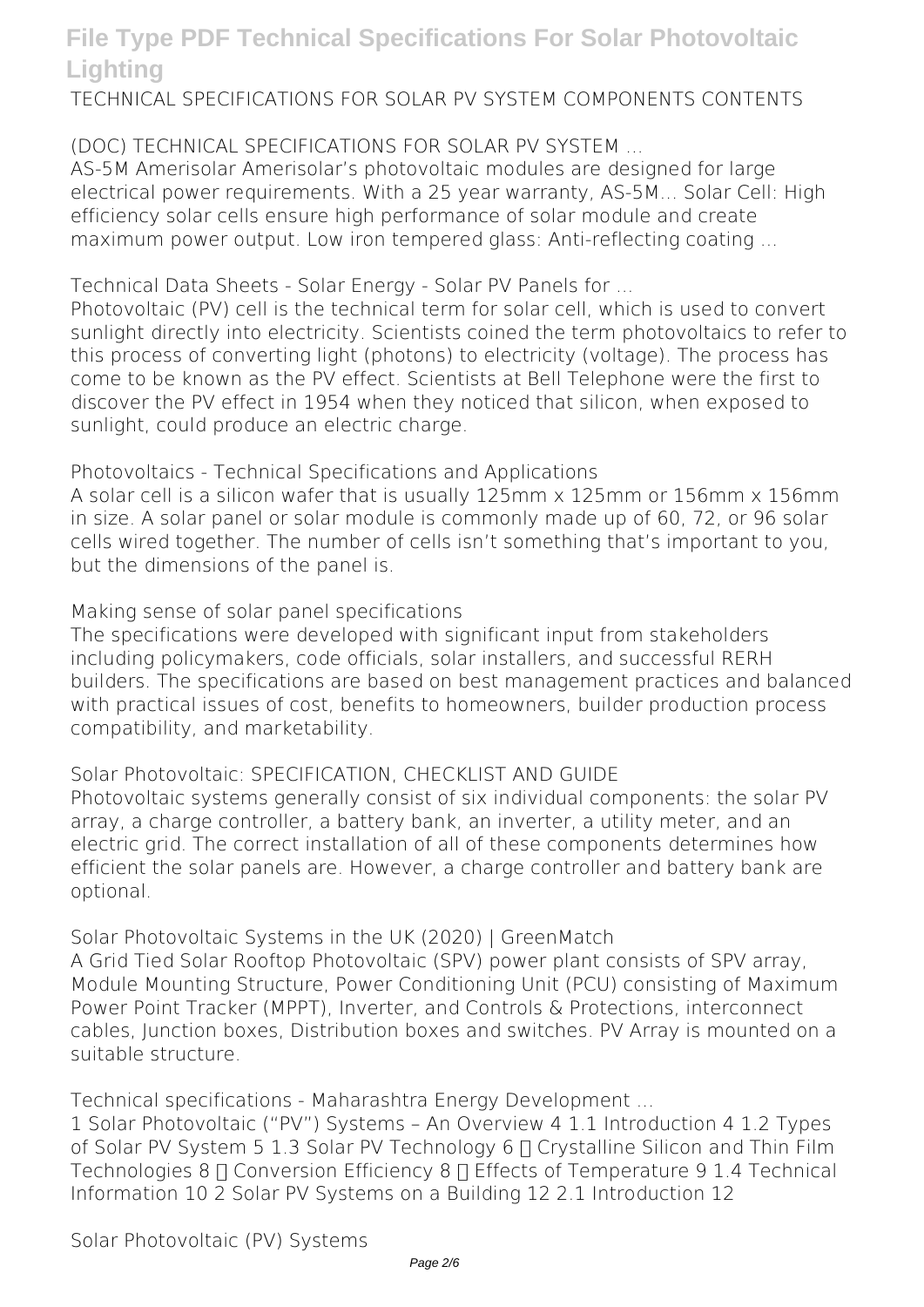SOLAR PV SYSTEM SPECIFICATIONS PART 1 GENERAL 1.1 The design of the on-site solar PV system will be the responsibility of the Supplier, however, the system must be compliant with the applicable University design guidelines. This guide delineates the minimum technical and installation specifications required by the University.

SECTION 26 31 00 SOLAR PV SYSTEM SPECIFICATIONS PART 1 GENERAL The project activities in technical and financial co-operation at bilateral and multilateral level have moved away from the pilot phase and towards the dissemination of PV systems. Yet, secure technical standards are required for dissemination in order to minimise the need for adjustments after the fact and the related costs in the case of large unit numbers.

Technical Standards for Solar Home Systems (SHS ...

Inverters & BOS, Solar. The Ministry of New and Renewable Energy ( MNRE) has issued draft guidelines for standards regarding the technical specifications for solar grid-tied inverters. The Ministry has invited comments and inputs from the public and stakeholders by April 30, 2020. Solar inverters must be tested for safety, efficiency, environmental tests, and grid inter-connection aspects to ensure their quality and reliability.

MNRE Prepares Blueprint for Streamlining Technical ...

Photovoltaic (PV) panels technical specifications These are the black rectangular panels, usually installed in an array on the roof or on a stand, with maximum exposure to sunlight. PV panels receive radiation energy and convert it to direct current (DC) electricity.

Photovoltaic (PV) panels technical specifications – TheSunPays This standard technical specification (STS) details the requirements of Hunter Water Corporation (Hunter Water) for the design, manufacture, supply, installation or modification of grid connected Photovoltaic (PV) solar power systems, including PV systems that are, or is to become, the property of Hunter Water.

#### STANDARD TECHNICAL SPECIFICATION STS 501 Solar ...

SOLAR PV SYSTEM SPECIFICATIONS The design of the on-site solar PV system will be the responsibility of the Licensee; however, the system must be compliant with applicable University design guidelines. This Exhibit delineates the minimum technical and installation specifications required by the University for this Project.

#### \* Solar PV System Specifications

The SEGCC specifies the special requirements for connecting both Medium-Scale Solar Plants (MSSPs) and Large-Scale Solar Plants (LSSPs) to the distribution networks or to the transmission network according to the capacity of the solar power plant. The capacity of MSSPs' range is from 500 kW to less than 20 MW.

Technical Requirements for Connecting Solar Power Plants ...

(i) The PV solar panel mounting metallic structure should be fixed mount L2 or L3 structure where required with 12 Gauge thickness, mounted on concrete base 6 inches above ground level. The tilt angle should set to year round compromise (Equal to latitude).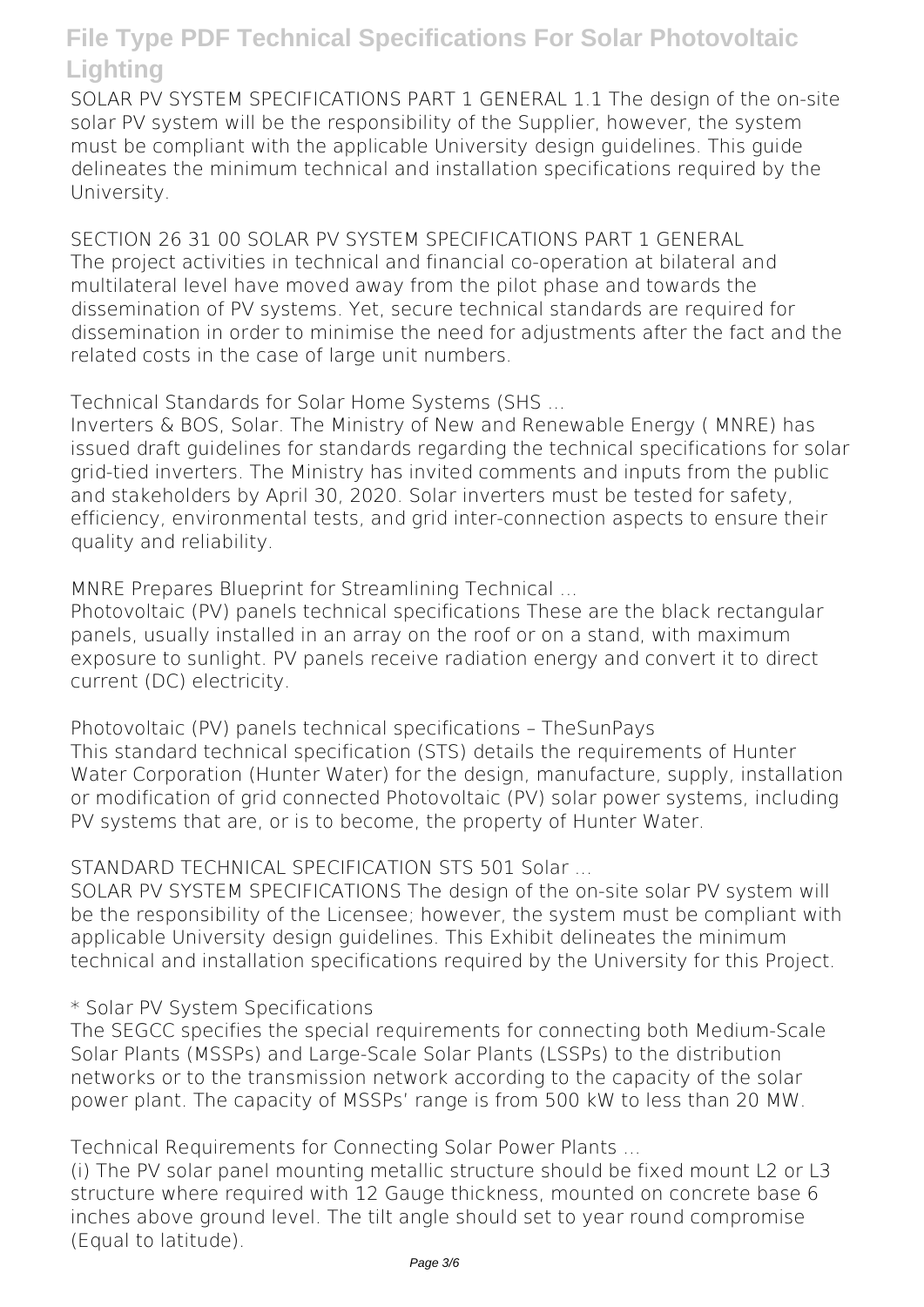TECHNICAL SPECIFICATION FOR SOLAR POWER EQUIPMENT TO BE ... This volume of Training Manual for Engineers on Solar PV System consist of technical details required for feasibility study, designing and implementation of institutional Solar Photovoltaic systems. The manual is with adequate information and guidelines to be used in training for engineers working in solar PV or with interest to work in the sector.

This document provides the comprehensive list of Chinese National Standards and Industry Standards (Total 17,000 standards).

This study presents options to fully unlock the world's vast solar PV potential over the period until 2050. It builds on IRENA's global roadmap to scale up renewables and meet climate goals.

This document provides the comprehensive list of Chinese Industry Standards - Category: NB; NB/T; NBT.

It has been a little over a century since the inception of interconnected networks and little has changed in the way that they are operated. Demand-supply balance methods, protection schemes, business models for electric power companies, and future development considerations have remained the same until very recently. Distributed generators, storage devices, and electric vehicles have become widespread and disrupted century-old bulk generation - bulk transmission operation. Distribution networks are no longer passive networks and now contribute to power generation. Old billing and energy trading schemes cannot accommodate this change and need revision. Furthermore, bidirectional power flow is an unprecedented phenomenon in distribution networks and traditional protection schemes require a thorough fix for proper operation. This book aims to cover new technologies, methods, and approaches developed to meet the needs of this changing field.

This Technical Specification applies to the design, supply, fabrication, installation, testing and commissioning, performance, documentation, training and maintenance requirements for isolated Standalone Solar (PV) Power Systems.

Concentrator Photovoltaics (CPV) is one of the most promising technologies to produce solar electricity at competitive prices. High performing CPV systems with efficiencies well over 30% and multi-megawatt CPV plants are now a reality. As a result of these achievements, the global CPV market is expected to grow dramatically over the next few years reaching cumulative installed capacity of 12.5 GW by 2020. In this context, both new and consolidated players are moving fast to gain a strategic advantage in this emerging market. Written with clear, brief and self-contained technical explanations, Handbook of Concentrator Photovoltaic Technology provides a complete overview of CPV covering: the fundamentals of solar radiation, solar cells, concentrator optics, modules and trackers; all aspects of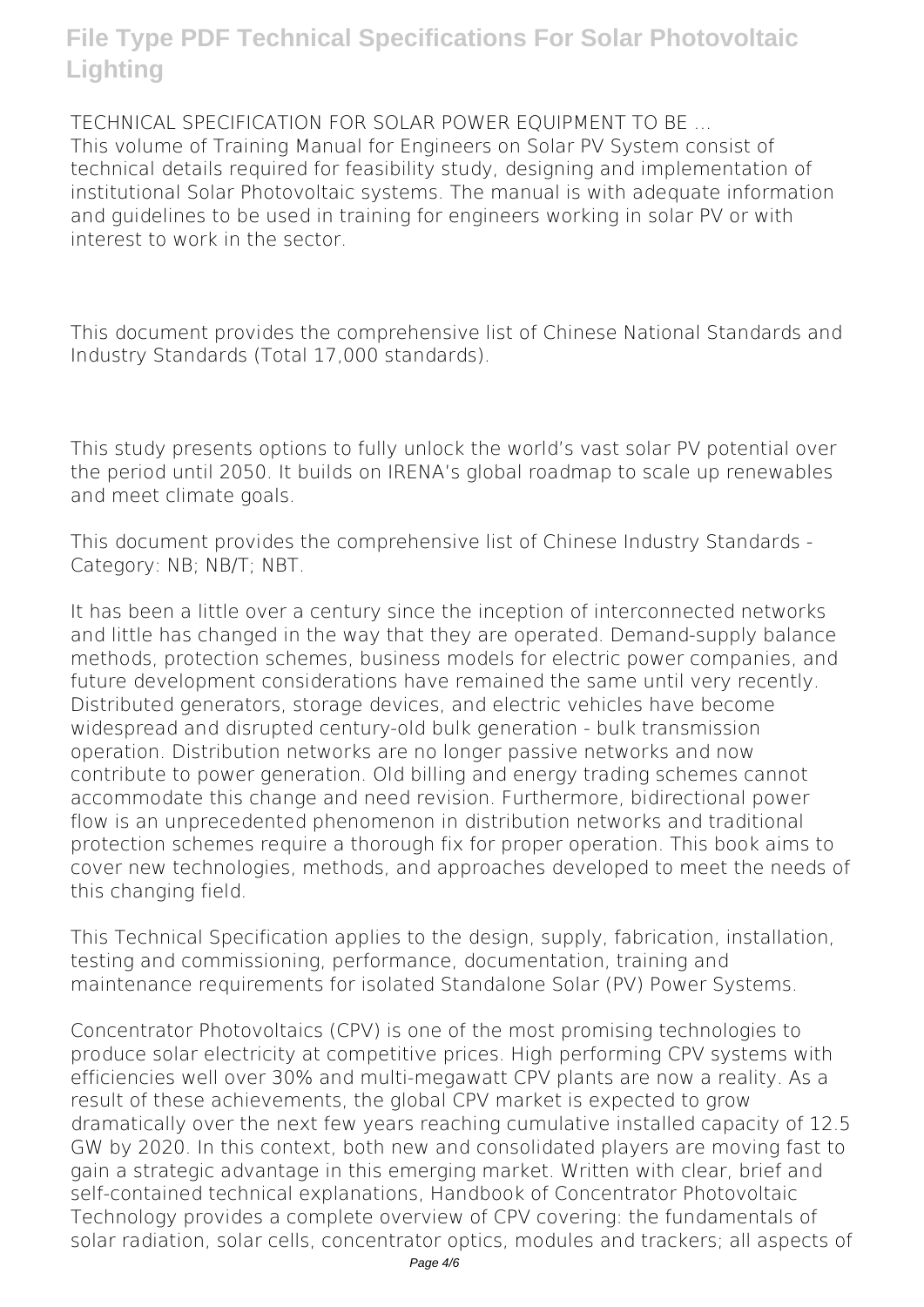characterization and reliability; case studies based on the description of actual systems and plants in the field; environmental impact, market potential and cost analysis. CPV technology is at a key point of expansion. This timely handbook aims to provide a comprehensive assessment of all CPV scientific, technological and engineering background with a view to equipping engineers and industry professionals with all of the vital information they need to help them sustain the impetus of this encouraging technology. Key features: Uniquely combines an explanation of the fundamentals of CPV systems and components with an overview of the market place and their real-life applications. Each chapter is written by wellknown industry specialists with extensive expertise in each particular field of CPV technology. Reviews the basic concepts of multi-junction solar cells and new concepts for CPV cells, highlighting the key differences between them. Demonstrates the state of the art of several CPV centres and companies. Facilitates future cost calculation models for CPV. Features extensive case studies in each chapter, including coverage of CPV modules and systems.

This thesis documents almost twenty years of the author's work on the development and implementation of a new approach to holistic community development in remote and disadvantaged villages in Nepal. It describes the theoretical basis of the work, the main research activities, and the practical outcomes of the implemented programs. One of the fundamental cornerstones of holistic community development is the provision of appropriate and sustainable solutions for the long-term development of local communities. This requires that people's own identified needs be recognized and addressed in partnership with them in holistic ways. The author explains the many synergies that result from this holistic approach to community development. Another cornerstone of his approach is to utilise the communities' locally available renewable resources for long-term sustainable development. One of the key findings of the thesis is that improved access to energy services, such as cooking with a smokeless metal stove in a clean indoor environment, basic indoor lighting, and increased food production and safe food storage (through a greenhouse and a solar drier respectively), need to be at the very heart of any long-term holistic community development project. The thesis demonstrates that tapping into locally available renewable energy resources and converting them, through contextualized and locally manufactured renewable energy technologies, has a central role in long-term holistic community development programs. Such programs are successful because they provide both appropriate technologies and life-changing experiences for the local users involved.

This document provides the comprehensive list of Chinese Industry Standards - Category: MT; MT/T; MTT.

This book provides an up-to-date, rigorous analysis of the state of the art of solar photovoltaic (PV) generation. It focuses on the economic analysis of solar PV generation technologies as well as the policies that have been devised and implemented around the globe to support it. It provides the main theoretical tools for understanding the cost of these technologies, and discusses them from both a historical and comparative perspective with respect to other competing technologies (both conventional and renewable). In addition, it presents the conceptual rationale to maximize reader insights into whether and how public support for these technologies is justified as well as the consequences for the